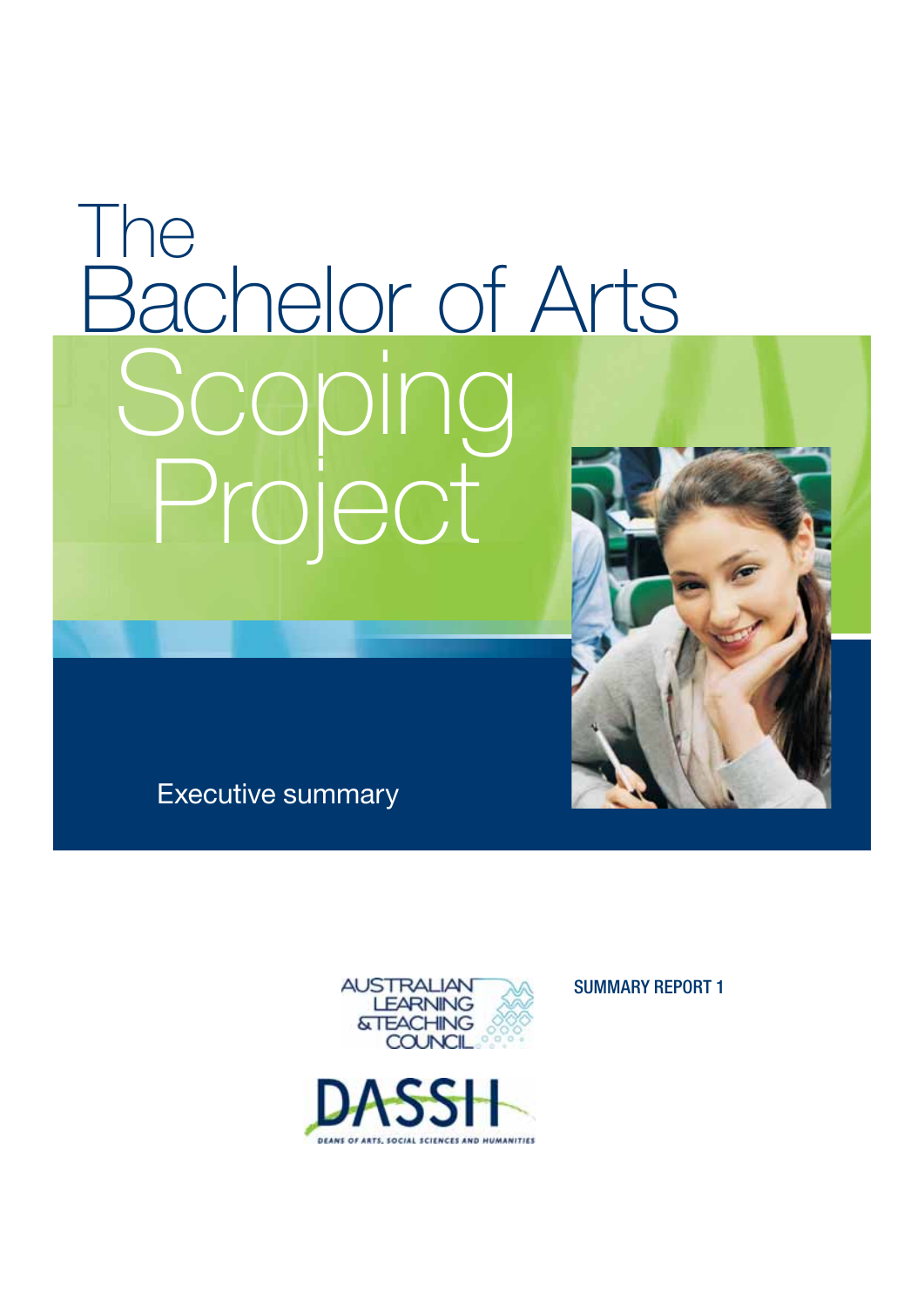# **About the Project**

The BA scoping project commenced in March 2007. Materials and resources developed as a result of the project launched on 30 July, 2008 on the DASSH website http://www.dassh.edu.au/basp

# **Materials Developed**

The summary reports of the scoping study are particularly intended for decision makers for the Bachelor of Arts programs: those responsible for coordinating and managing Arts programs. The summary reports can be read independently or as a set of information. The set consists of:

- 1 The Bachelor of Arts scoping project: Executive summary
- 2 What is the Australian BA? Defining and describing the nature and role of the Arts in contemporary Australia
- 3 Mapping the terrain: Trends and shared features in BA programs across Australia 2001–2008
- 4 Who is enrolled in the Australian BA? Student uptake of the Australian BA 2001–2006
- 5 Who is delivering the Australian BA? Trends in staff profiles in the BA 2001-2006
- 6 Future studies emerging from the BA scoping project

These summary reports are supported by resources developed as part of the project. These resources are available from the DASSH website and include:

- Case studies
- Data sets
- Institutional program profiles





Support for this publication has been provided by the Australian Learning and Teaching Council Ltd, an initiative of the Australian Government Department of Education, Employment and Workplace Relations.

The views expressed in this publication do not necessarily reflect the views of the Australian Learning and Teaching Council.

The BA scoping project was developed under the auspices of The Australasian Council of Deans of Arts, Social Sciences and Humanities (DASSH).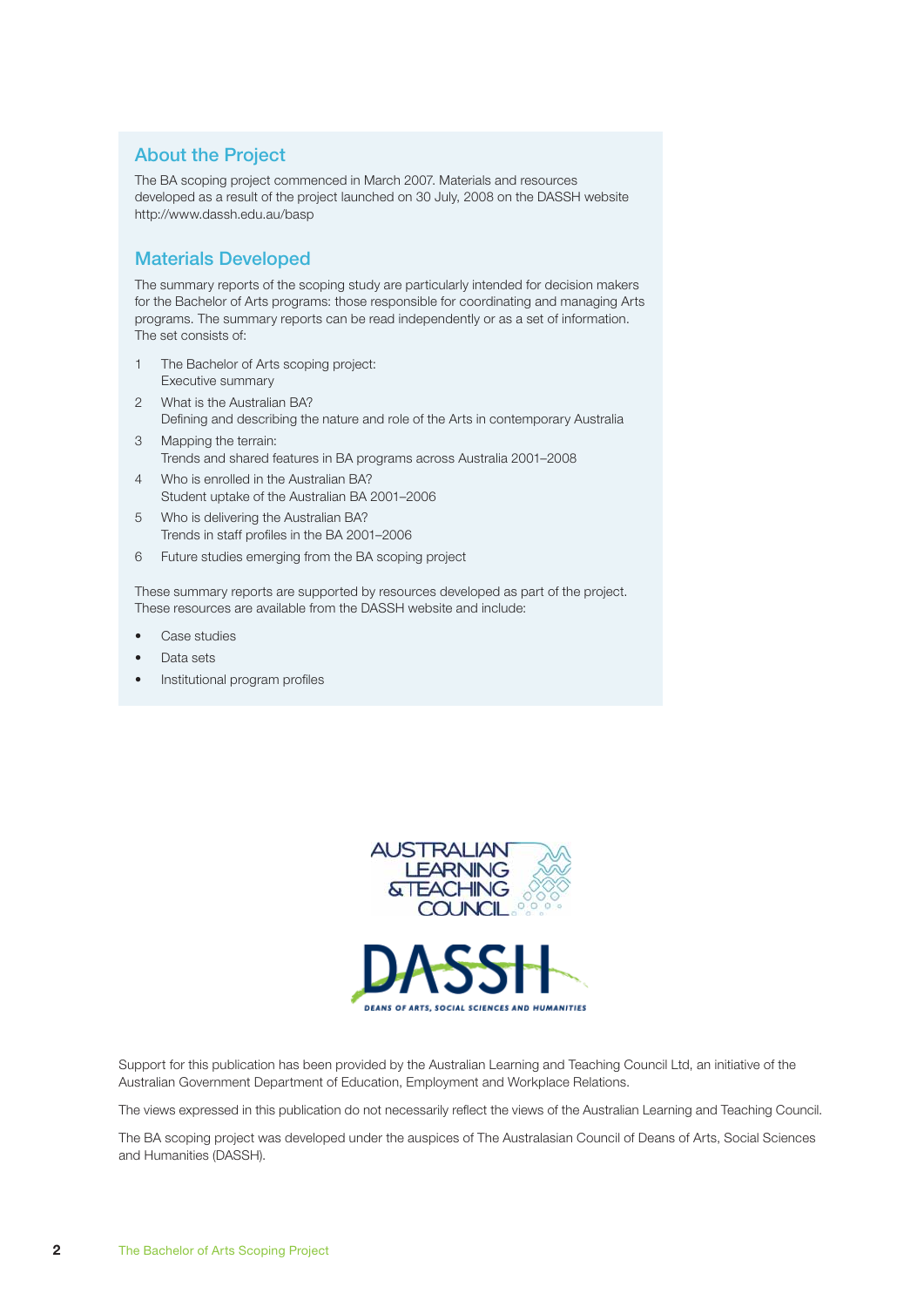# 1. Project Team

**The project team initially operated through Flinders University. The project was directed by Professor Faith Trent, Executive Dean of the Faculty of Education, Humanities, Law and Theology and President of DASSH, and developed by principal investigator Deanne Gannaway, and research assistants, Hayley Upton and Sarah Price.**

The project team was guided by a Steering Committee comprising members of DASSH and of the DASSH executive. The Steering Committee was representative of all states in Australia, the different institutional types (G08, IRUA, ATN, and NGU), single campus institutions, and those with multiple campuses. The Steering Committee members were: Professor Christy Slade (Macquarie University); Professor Kay Ferres (Griffith University); Professor David de Vaus (La Trobe University); Professor Richard Fotheringham (University of Queensland); Professor Stephen Garton (University of Sydney); Professor Andrew Wells (University of Wollongong); and Professor David Wood (Curtin University of Technology).

The Steering Committee met with the project team regularly and provided guidance and feedback throughout the life of the project.

# **1.1 Acknowledgements**

The project team gratefully acknowledges the contribution of all of the Deans, Associate Deans, Program Coordinators of participating Arts programs, as well as the administrators, career office personnel, administrative staff and students who participated in this project. The project team would like to thank all participants for making a valuable contribution towards this project's successful conclusion and, in particular, for their time, insight and commitment in willingly completing surveys, interviews, telephone conversations, reviewing draft documents, and participating in round table meetings.

The project team would like to acknowledge the support and assistance from the following people:

- Professor Fred D'Agostino, University of Queensland, for his support and feedback across all aspects of this project
- Mia O'Brien, University of Queensland, for editorial and curriculum theory advice
- Lindy Dodd, Flinders University, for her administrative assistance throughout the project
- Members of the steering committee for hosting and chairing the round table meetings
- The personal assistants for the Steering Committee members (Ghada Daher, Carlene Kirvan, Bev Shaw, Jenny Young, Khyla Eggert, Ronda Bentley, Carol Button and Lindy Dodd) for organising the national round table meetings
- Associate Professor Janice Orrell, Dr Elizabeth McDonald, and DBI staff at ALTC for their support and guidance in the development of this project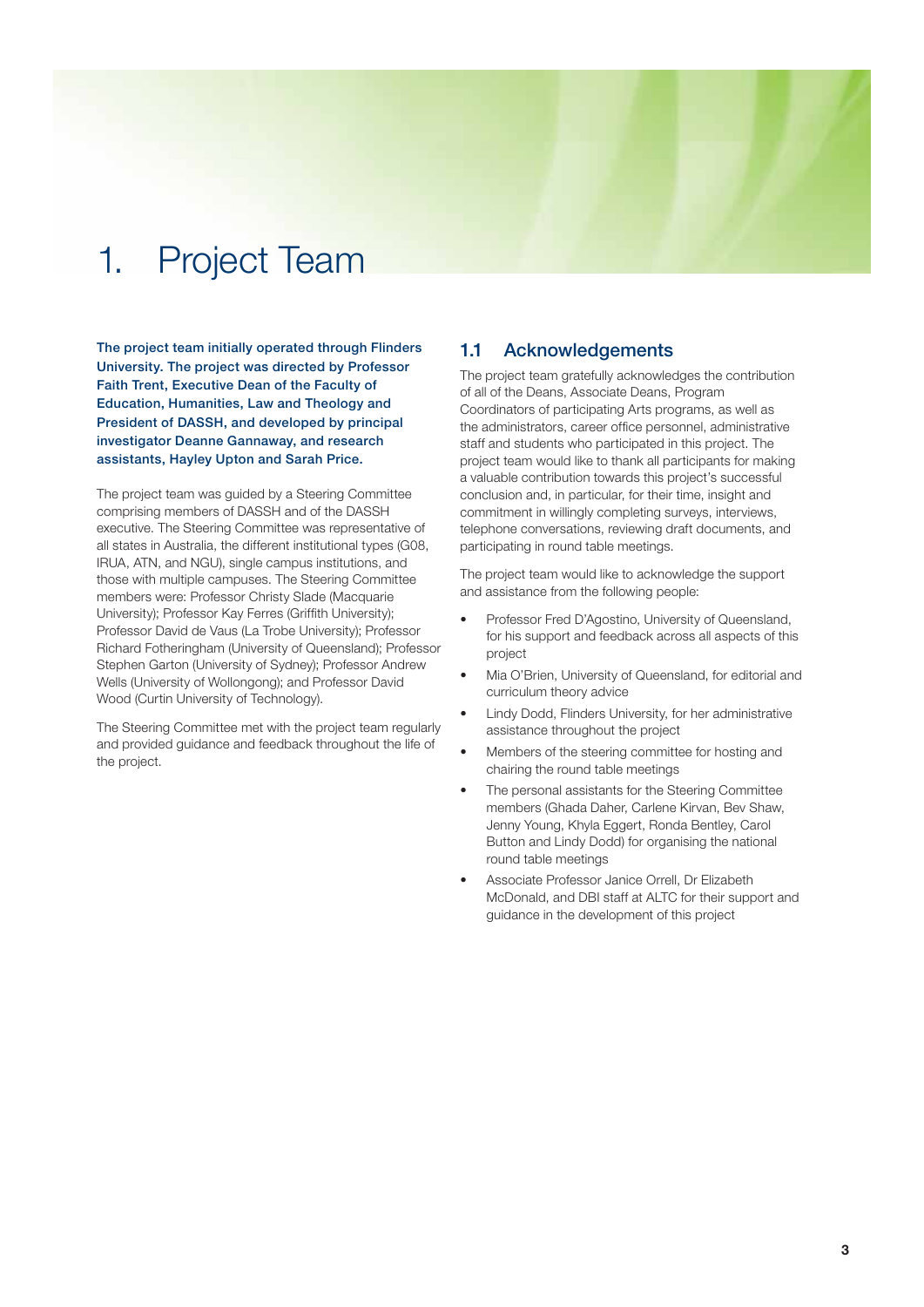# 2. Project Aims & Approach

## **2.1 Aims**

This project focused specifically on the undergraduate award programs called Bachelor of Arts. The project aimed  $\dots$ 

- Understand the nature and role of a Bachelor of Arts degree in contemporary Australia
- Map the diverse Bachelor of Arts programs on offer in Australia between 2001 – 2008
- Identify the major strengths, difficulties, capabilities and contributions of the program
- Provide rich base-line data on the nature and models of BAs to be accessible for future curriculum planning for Arts Faculties.



# **2.2 Approach**

The project team adopted a historical/comparative analysis approach (Ruschemeyer & Mahoney, 2003). As much of the data was generated throughout the process of investigation, an iterative theory building process was used. (Kerssens-van Drongelen, 2001).

The project team worked with existent data relying on primary data rather than second order data.

Primary sources included the following quantitative and qualitative sources:

- DEST (now renamed DEEWR) data
- Data drawn from the Graduate Destinations Survey (GDS) and Course Experience Questionnaire (CEQ)
- Course outlines, program structures and details gathered from institutional 'course finder' websites and calendars
- An online survey of those engaged in the teaching of these programs
- Semi-structured interviews conducted telephonically or 'face to face' with 67 people from a range of roles
- A pilot focus group with graduate and later year South Australian students

Secondary sources included the following:

- Existing institutional or centre reports of investigations into particular areas such as attrition or employability
- Institutional strategic plans and program review documents
- Facility or school websites, program handbooks and program flyers or publicity materials
- Literature pertaining into higher education curriculum, teaching and academic work in Arts, Humanities and Social Sciences and graduate employability
- Media and press releases to develop an understanding of contemporary issues.

*A full report describing details of the project approach is available via the ALTC website http://www.altc.edu.au*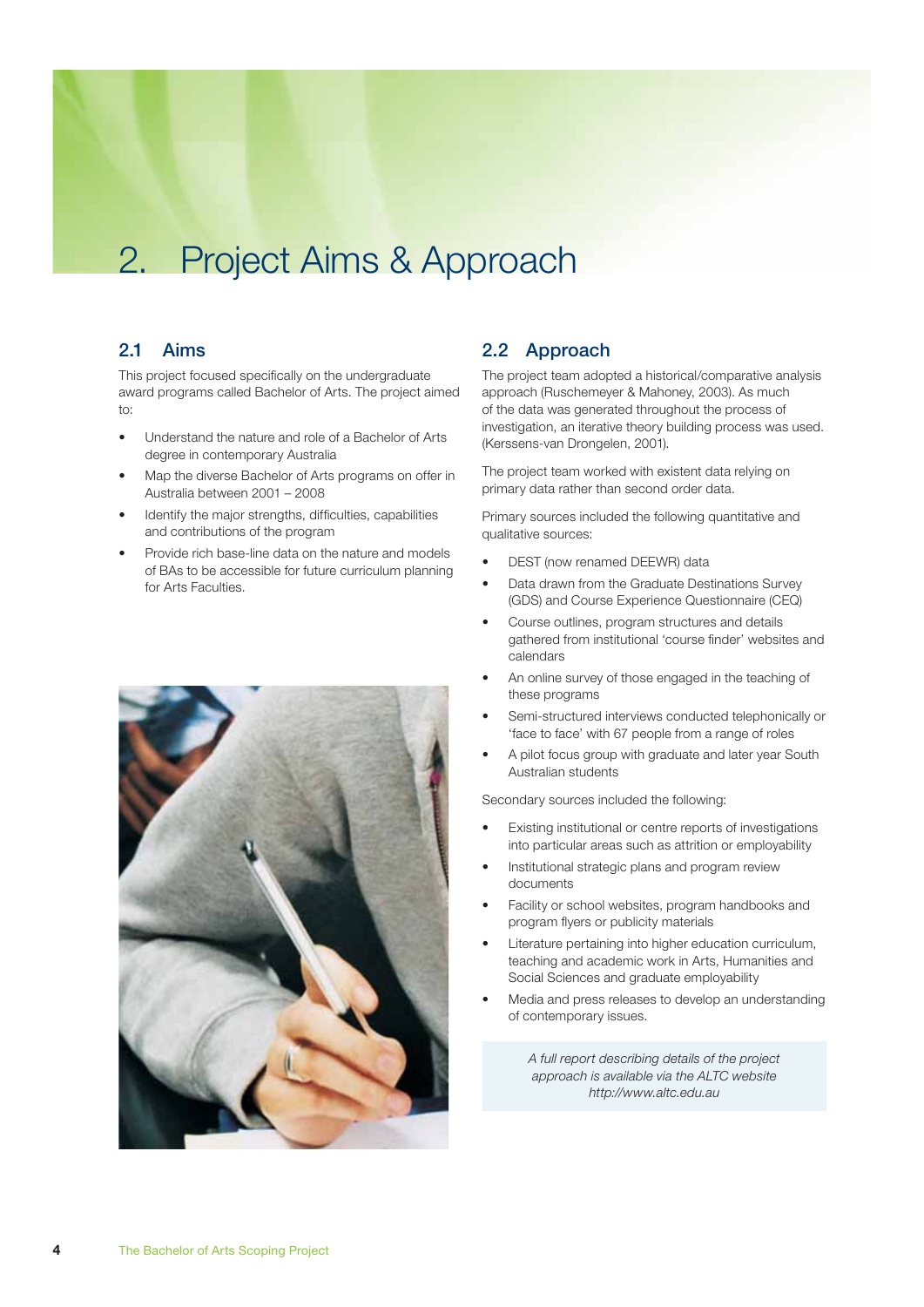# 3. Project Definitions

Defining an Arts program is problematic given the huge variation of programs within the field of Arts **on offer. The Bachelor of Arts is not a universally**  defined program. A Bachelor of Arts in one institution **might be be comparable to a program described as a Bachelor of Social Sciences in another. In some cases, the term is used by non-Arts related programs.**

There is no single definitive definition of Arts degrees in the literature or current policy. In a recent review reported in "The Lettered Country", (Pascoe, McIntyre, Ainley, & Williamson, 2003) which focused on Arts, Humanities and Social Sciences, the authors defined the Arts degree as *"all those bachelor programs in the Arts, Humanities and Social Sciences, variously called a BA, BSocSci, or BA (specific field)"* (p. 7). This report drew upon DEST data using the codes associated with "the definition of the BA is the field of study *described by government statisticians as 'Arts, Humanities and Social Sciences', or, since 2001, 'Culture and Society'"* (Pascoe, McIntyre, Ainley, & Williamson, 2003, p. 10 Section 2).

However, in 2001, the coding categorisation process changed from 'field of study' code to 'field of education' code. From that point onwards, the new Society and Culture code includes Law, Economics, and Human Services programs. Data on Media and Communication programs no longer appeared within this code as these were categorised under the 'Creative Arts' coding. Many institutions include Media and Communication programs as part of their Arts offerings.

Duplication of the approach used for "The Lettered Country" was therefore not appropriate or valid for this scoping exercise.

# **3.1 Definition of Arts programs**

For the purposes of this study, a distinction needs to be made between 'programs within the field of Arts' and a program that is specifically termed a "Bachelor of Arts". In these summary reports and in the project report, programs within the field of Arts are taken as programs that are humanities or social sciences focused and are single degree undergraduate programs, which may well include Bachelor of Arts degrees, but are not necessarily named Bachelor of Arts degrees.

A working definition for the term 'programs within the field of Arts' was adopted for this project and for all of the reports in order to make this distinction. The definition of 'programs within the field of Arts' refers to programs that adhere to the broader definition of humanities and social science programs, including those with professional, vocational, or technical curricula, and also fit within the DEST/DEEWR "Society and Culture" coding that includes:

- 0901 Political Science and Policy Studies;
- 0903 Studies in Human Society;
- elements within 0911 Justice and Law Enforcement;
- 0913 Librarianship, Information Management and Curatorial Studies;
- 0915 Language and Literature;
- 0917 Philosophy and Religious Studies;
- 0919 Economics and Econometrics and
- 0999 Other Society and Culture.
- It also includes the Creative Arts 1007 code: Communication and Media Studies.

The project therefore excludes programs like Bachelor of Arts (Psychology), the Bachelor of Creative Arts, Performance Arts (including Music), and accredited programs such as the Bachelor of Police Studies and the Bachelor of Social Work.

# **3.2 Definition of Bachelor of Arts programs**

As a subset of the more broader "Arts" definition those programs specifically called "Bachelor of Arts" were identified as programs that follow the above criteria and, in addition, adhere to a "liberal Arts notion" i.e. a tertiary curriculum that:

- is humanities or social sciences focused;
- are single degree undergraduate programs;
- is not accredited or dependent on a professional body for benchmarking;
- allows some level of flexibility in terms of choice for students; and
- aims to impart a general knowledge and developing intellectual capabilities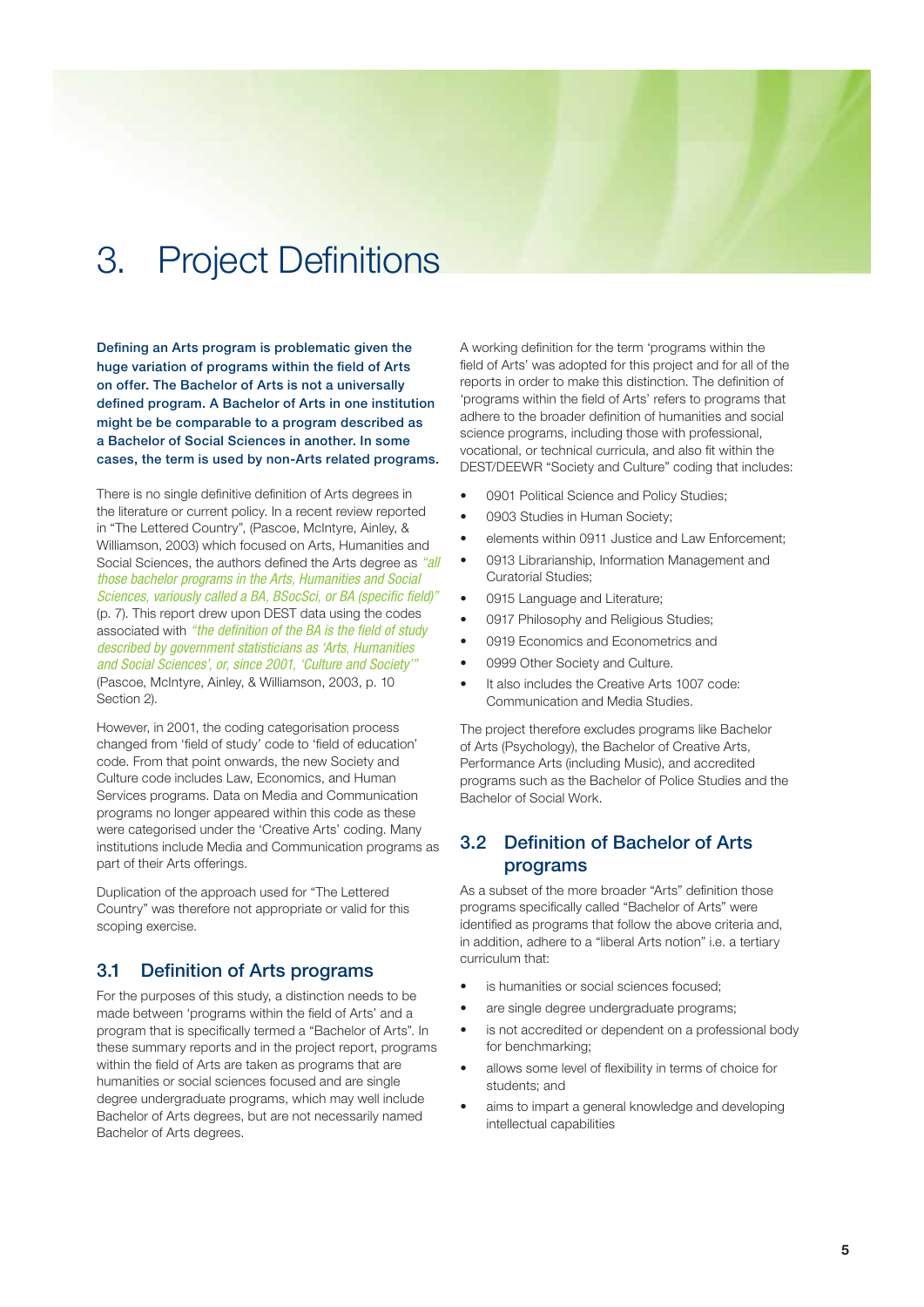# 4. Project Deliverables

**A crucial outcome of this project is the collection and presentation of centrally located accessible data that can be used across the sector for benchmarking, and as a resource for future curriculum development. This can be used by institutions for quality assurance processes such as preparing for AUQA audits and institutional curriculum reviews. These deliverables**  take the form of a database of program profiles, case **studies, data sets and highlight or summary reports. All are available via the DASSH website http://www. dassh.edu.au/basp**

## **4.1 Summary reports**

The summary reports of the scoping study are particularly intended for decision makers for the Bachelor of Arts programs: those responsible for coordinating and managing Arts programs. The summary reports can be read independently or as a set of information. The set consists of:

- 1 The Bachelor of Arts scoping project: Executive summary
- 2 What is the Australian BA? Defining and describing the nature and role of the Arts in contemporary Australia
- 3 Mapping the terrain: Trends and shared features in BA programs across Australia 2001–2008
- 4 Who is enrolled in the Australian BA? Student uptake of the Australian BA 2001–2006
- 5 Who is delivering the Australian BA? Trends in staff profiles in the BA 2001-2006
- 6 Future studies emerging from the BA scoping project

The summary reports provide an introduction to the specific issue and articulate the key findings pertaining to that theme. Each summary report provides links to the data sources for further investigation. The report format emerged in response to requests from participants of round table meetings who indicated a strong preference for information sheets that provided bites of information, with salient points highlighted, and block text on fact and figures. Hard copies of the summary reports have been provided to Executive Deans and are available as PDF documents on the DASSH website.

*These summary reports are supported by resources developed as part of the project. These resources are available from the DASSH website http://www.dassh.edu.au/basp*

# **4.2 Case studies**

Case studies describe experiences and current practices that address common issues raised during the round table sessions. These experiences, practices and issues emerged during the interviews and round tables discussions conducted during the data gathering phase of the project. Case studies are available as MS Word documents on the DASSH website and include:

- Retention and recruitment strategies
- Advanced studies
- **Administration**
- Work integrated learning
- Links to community
- Teaching quality
- Different approaches to positioning and marketing BA degrees
- Effective use of technology
- Trans cultural curriculum
- **Effective attention to globalization**
- Curricula structures
- Graduate attributes
- **Employability**

## **4.3 Data sets**

The datasets draw together the raw data collected during this project. They are designed to enable DASSH members to interrogate the data in response to their own needs. They are offered in an excel spreadsheet format as both raw data and as pivot tables. They too are available via the DASSH website and offer current information related to:

- Bachelor of Arts arranged by institution
- Graduate attributes used in programs within the field of Arts
- Work Integrated Learning in programs within the field of Arts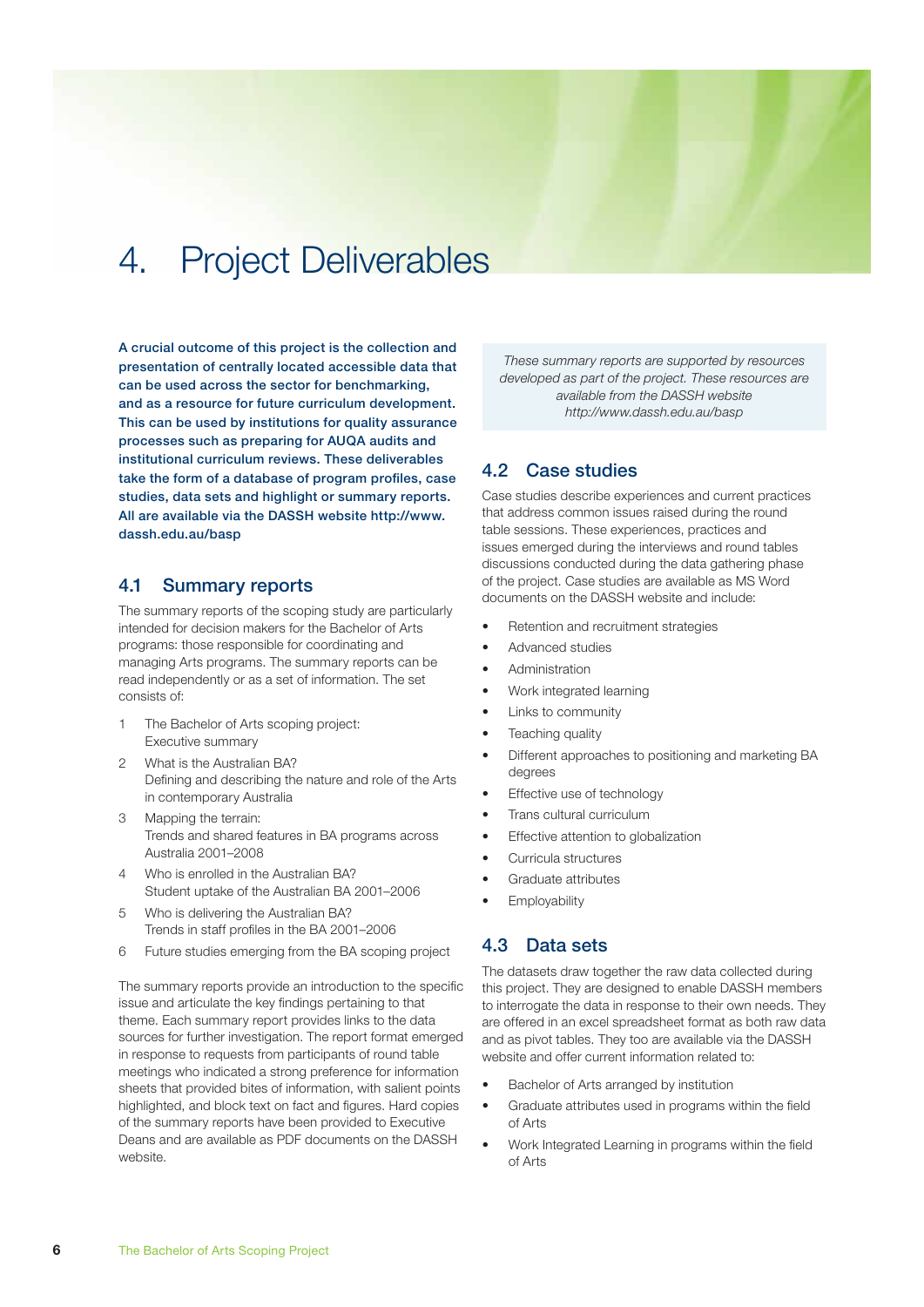- Student Exchange in Arts programs
- Disciplines taught as part of the Bachelor of Arts as sequences of study, including core courses within programs
- Bachelor of Arts Student demographics 2001–2006
- Graduate destinations of Arts students 2001–2006
- Arts Graduate satisfaction with course 2001–2006
- AUQA reports pertaining to Arts degrees
- Projects dealing with Bachelor of Arts

# **4.4 Institutional Program Profiles**

The Institutional Program Profiles focus specifically on the Bachelor of Arts award. The profiles are itemised program details collated in a uniform framework to facilitate a comparison of programs across a standard instrument. They are designed to provide a baseline overview of Bachelor of Arts award programs currently available across the Australian Higher Education Sector in 2008 and to enable benchmarking.

The first part of each profile describes the details of the award Bachelor of Arts as offered by each institution in 2008. This description is of the Bachelor of Arts award only, and does not include tagged or named programs such as Bachelor of Arts (International Studies), double degrees or honours. The second part of the profile describes the Bachelor of Arts award in contrast to other Arts awards offered by each institution fitting the definition described earlier in this report.

Program details include:

- Duration
- Current Program structure (2008)
- Major changes in structure
- Entry score 2001–2008
- Articulation into Bachelor of Arts Program
- Host Faculty
- Campus
- Modes of Delivery
- Coordination/Management
- Specific Requirements/Limitations
- Work Integrated Learning within the Bachelor of Arts
- Industry
- **Community**
- Links to External Organisations
- Graduate Attributes Shaping the Bachelor of Arts
- Fields of Study available to the Bachelor of Arts
- Student Numbers enrolled in the Bachelor of Arts
- **Review**
- Contextual Comment

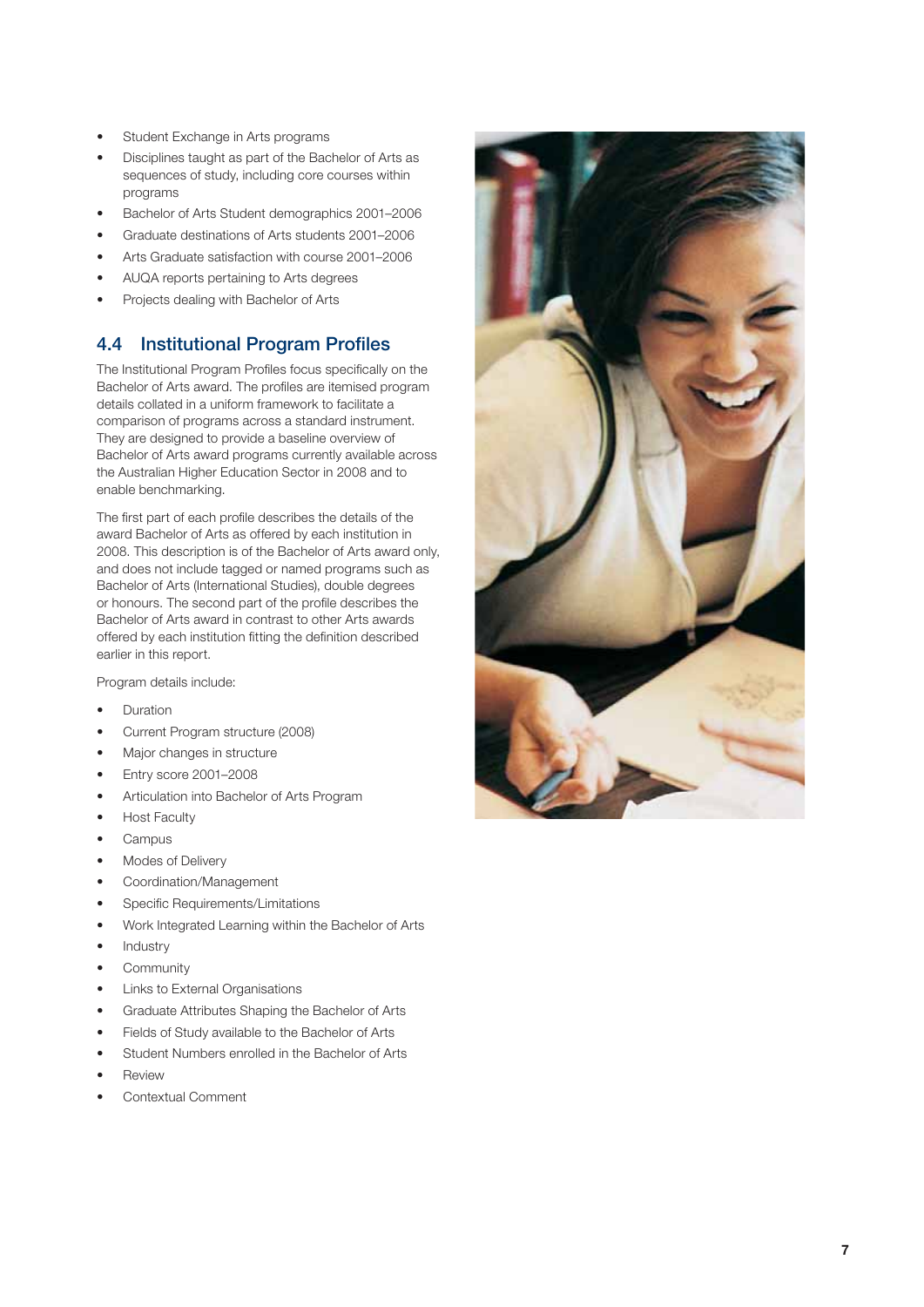# 5. Key Project Findings

The following are some of the key findings that **emerged as a result of the project. They are loosely described in this executive summary and are accompanied by supporting data and discussion in the accompanying summary reports.**



## **The Bachelor of Arts is highly complex**

There is little in the way of common understanding in terms of shared definitions, scope and pedagogy across the various Arts degrees across the sector. Once a working definition of programs within the field of Arts had been established, only 35 of 390 programs explored fell within this project definition of 'Bachelor of Arts'. This suggests that the Arts are serving a range of functions, yet are commonly referred to as a single entity.

# **> Decline in numbers of full-time staff, increasing casualisation and implications for renewal**

Despite the steady increase in student numbers across all of the programs defined in this project as Arts programs, there has been a steady decline in the numbers of full time staff teaching into the programs within the field of Arts over the last 6 years. Project informants report concerns about the increase of casualisation of the workforce and the potential effects on learning and teaching in the Arts, Humanities and Social Sciences. This is concern seems well-founded given recent DEST/DEEWR data. A combined picture indicates that there are looming issues related to how Arts degrees will be staffed in the future and how the trend towards casualisation will be curbed at a time when Arts is serving a range of functions in the community.

## **> Increase in student numbers**

Although there has been a steady increase in the number of students across the broader programs within the field of Arts as defined above, there has been a steady decline in the number of students engaged in those programs that are named as "Bachelor of Arts". The percentage of students who have been engaged in undergraduate programs within the field of Arts has dropped from 8% of the total student enrolment in 2001 to 5.8% in 2006. This is despite the fact that the actual enrolment in the broader Society and Culture definition has been increasing steadily over the last few years – largely in the areas of Psychology and Law.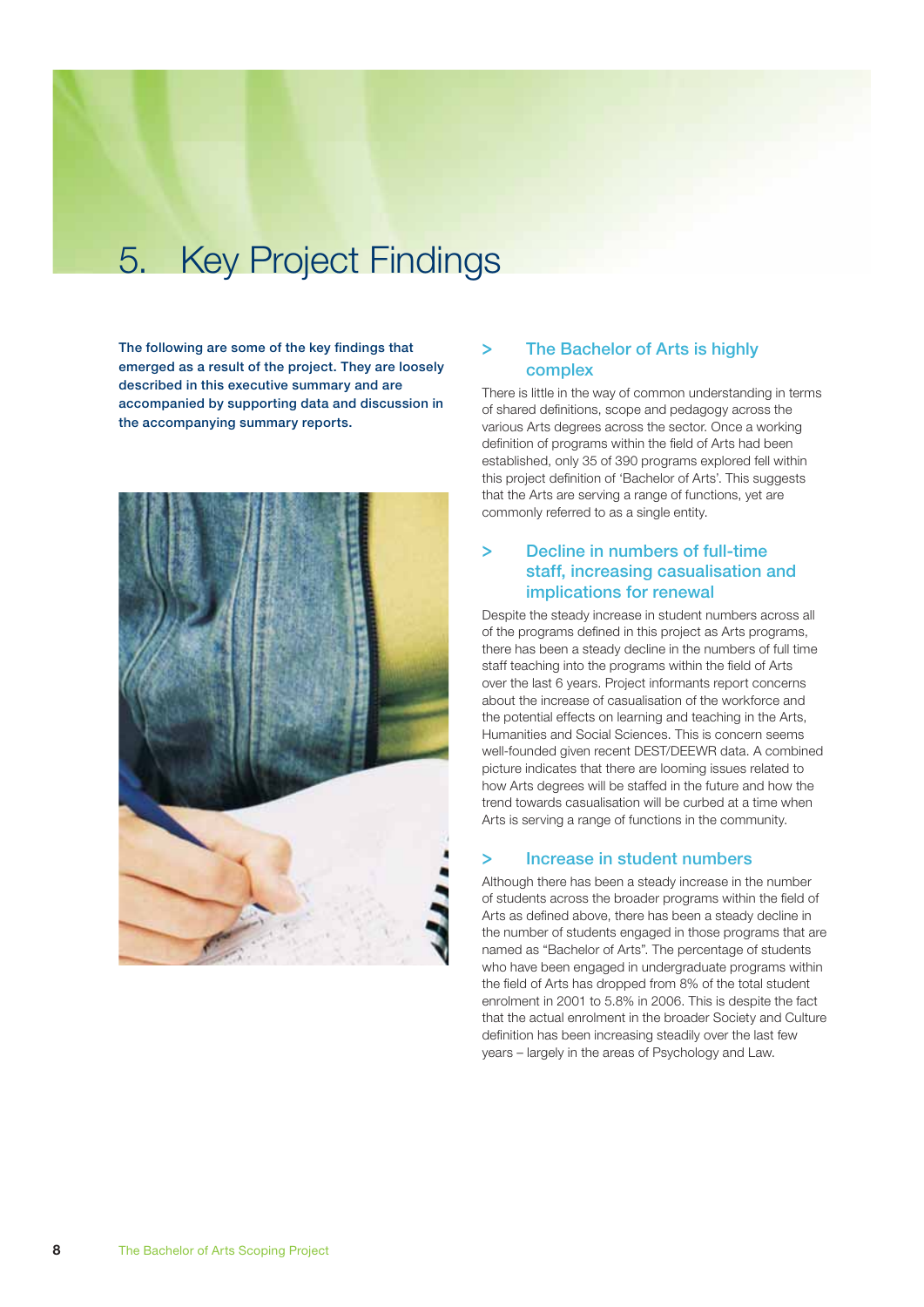#### **>** Programs within the field of Arts are **in a state of renewal and review**

Most of the Bachelor of Arts programs examined in this program were either under review or emerging from a review. It could be argued that programs within the field of Arts are in a state of flux. Most of the programs investigated reported that they were currently under review or offering a new iteration as a result of institutional restructuring. The BA programs reviewed in this study appear to be constantly adapting and adjusting the aim or focus and emphasis in curricula and market niche. Of the 37 programs subjected to close examination during the project, six were undergoing a standard cycle of review; eight were undergoing a major faculty or institutional restructuring exercise and fifteen were either implementing an entirely new program in 2008/2009 or developing a program for implementation in 2010.

# **> Reduction of the number of programs on offer in 2008**

Of the 390 programs within the field of Arts that were initially explored, there were 214 on offer in 2008, and an additional 10 new programs made available. This means that there is a reduction of 176 programs across the country. At the same time institutions that had initially closed Bachelor of Arts programs with the aim to develop 'niche degrees' are now reinstating Bachelor of Arts programs and teaching out niche degrees.

## **> Problems with the DEST/DEEWR data**

Our experience of analysing the DEST/DEEWR collections and the GCA collections shows that interrogating the data for comparison and benchmarking purposes at the program level is particularly challenging.

Data is collected in divergent methods, frequently unique to individual institutions. Each institution records program names in unique and idiosyncratic ways in accord with relevant institutional policies. This means that program names are an unreliable mechanism for examining comparable awards across the sector. The project team found that the only reliable mechanism for distinguishing programs was the use of the Society and Culture code. However, this process is prone to inaccuracies.

In addition, there are inconsistencies between the student numbers and sessional teachers data collected and distributed by DEST/DEEWR and that are maintained by institutions.

# **> Work integrated learning**

The project team identified the different types of work integrated learning that comprise sections of the Arts programs. Data gathered from the interviews and analyses of programs suggest that there are increasing opportunities for work integrated learning within Arts programs. However, there are discrepancies in the actual equivalent full time student load identified as participating in courses that are recognized by DEST as work integrated learning opportunities. This may in part be caused by the shifting use of extent definitions by DEST/DEEWR, making comparisons difficult.

# **> Curriculum leadership**

The project team found that the management of BA-type programs can be a highly complex activity. The data in this project indicated that this process requires negotiation and management across a range of disciplinary pedagogies and organisational structures such as schools and Faculties. Many of the project participants who had responsibility for these activities expressed a concern about their capacity and their knowledge of curriculum.

## **> Curriculum**

A firm finding from this project is that within the BA context, the notion of curriculum is ill-defined and potentially misunderstood. The project team coined the term "lego" degree to reflect the fact that while there is some coherence evident within discipline areas of Arts degrees, the overarching curriculum is rarely referred to or described in 'whole-of-program' terms, except in professional BAs. While the flexibility of the degree is widely viewed to be a virtue, this potential may be overshadowed by issues of availability, timetabling and student external pressures.

## **> Inclusion of the student voice**

The project found that the student voice has been largely absent from studies of Arts programs. Future research into the programs within the field of Arts will benefit from greater input from students, and particularly from data about students' motivation for enrolment, expectations for career progression and experiences of engaging with the program.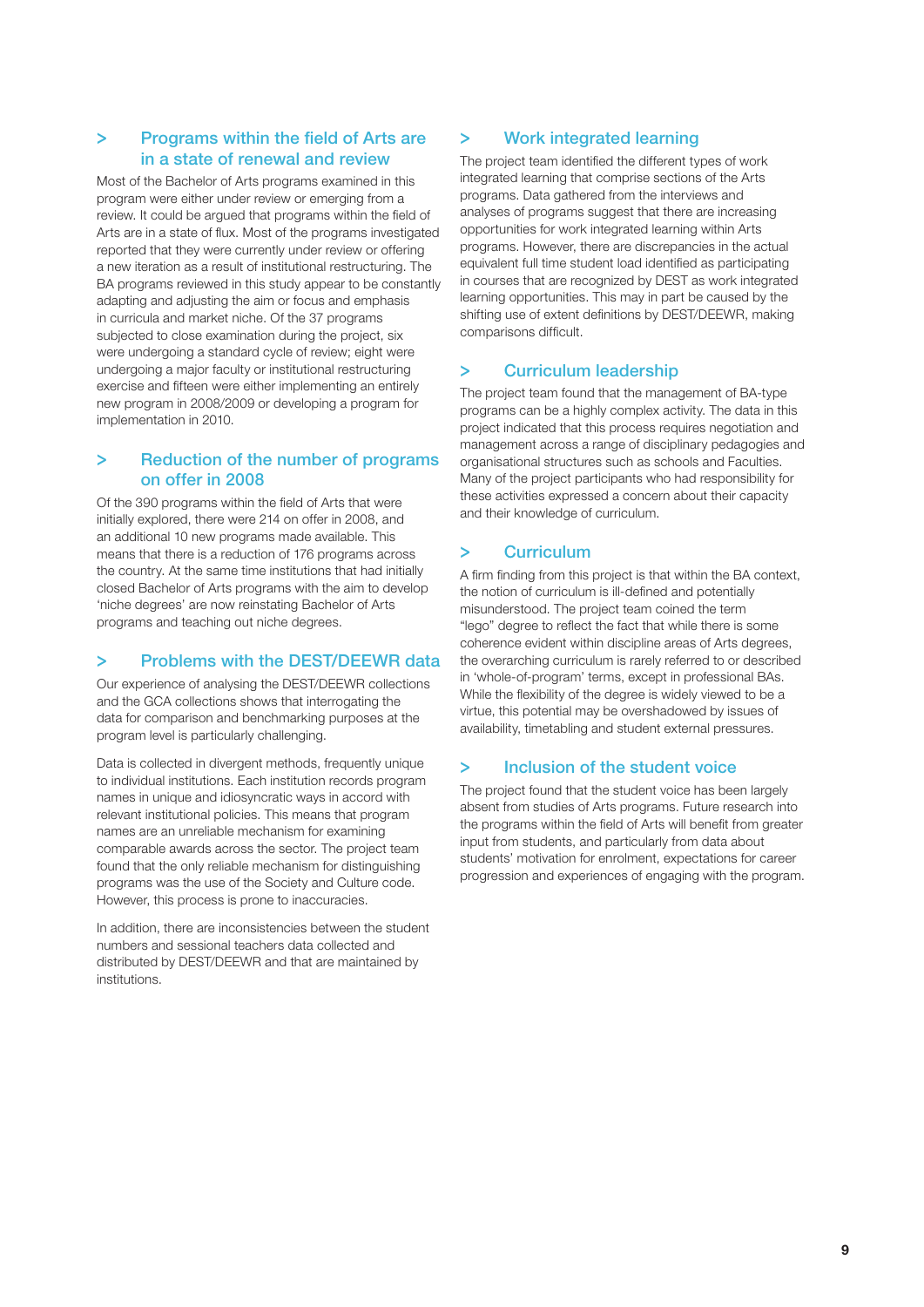# 6. Project Outcomes

#### **> Creation of a common language**

An outcome of this BA scoping project is a clearer definition for Arts programs. This definition has been proposed, and used throughout the project data analysis processes, to guide and ensure consistency. As the project progressed, it became apparent that there is a lack of a common, shared understanding of what is meant by the term "Arts". The reference to "Arts" is frequently ill-defined and often limited to the DEST/DEEWR definition of Society and Culture. This reliance is problematic as the DEST/DEEWR Society and Culture definition encompasses programs that include Law, Social Work and Police Studies. There is also confusion between liberal Arts and creative or visual Arts.

#### **>** Identification of key features of the **programs within the field of Arts**

This project identifies and maps the features that make the Bachelor of Arts distinct from other programs within the broader Arts definition. A clearer understanding of these features and their characteristics within each variation of programs within the field of Arts provides a potential step towards clearer articulation of the value of the Bachelor of Arts award programs.

#### **> Development of models to describe curricula currently in use**

This project has developed a series of models to describe the various curriculum structures and educational philosophies that are evident within programs within the field of Arts on offer at the time of this study. These models offer an overview of the 'curriculum landscape' that comprises Arts programs.

## **> Bachelor of Arts programs collection**

A crucial outcome of this project is a collection of centrally located accessible data that can be used across the sector for benchmarking and as a resource for future development. The collection can be used by institutions for quality assurance processes such as preparing for AUQA audits and institutional curriculum reviews. They take the form of a database of program profiles, case studies, data sets and highlight or summary reports. These resources are available via the DASSH website http://www.dassh.edu.au/basp

# **> Testing of a national communication strategy across programs within the field of Arts**

Throughout this project a series of round table meetings were held as part of the engagement strategy. These meetings offered an opportunity for people engaged in the coordination of BA programs to meet with each other. Meetings held in regional areas offered the opportunity for participants to address the kinds of issues that were of particularly relevance to their institutions. The engagement strategy implemented within this project enabled the dissemination of findings across the sector, and tested a possible model for a national communication strategy across Arts programs.

# **> Methodology for further studies**

The project team recommends that a series of further investigative projects are undertaken. In this regard, the project team recommends that institutions work collaboratively to identify and research areas of significance sector-wide, facilitated through DASSH.

In particular, the project team recommends that a series of further investigative projects are conducted in order to:

- 1 Examine areas identified through this project as *requiring further investigation* The areas identified by the sector for further examination were established through the BA scoping project's steering committee and through the round table meetings held in each state.
- 2 *Examine the long term impact of the BA*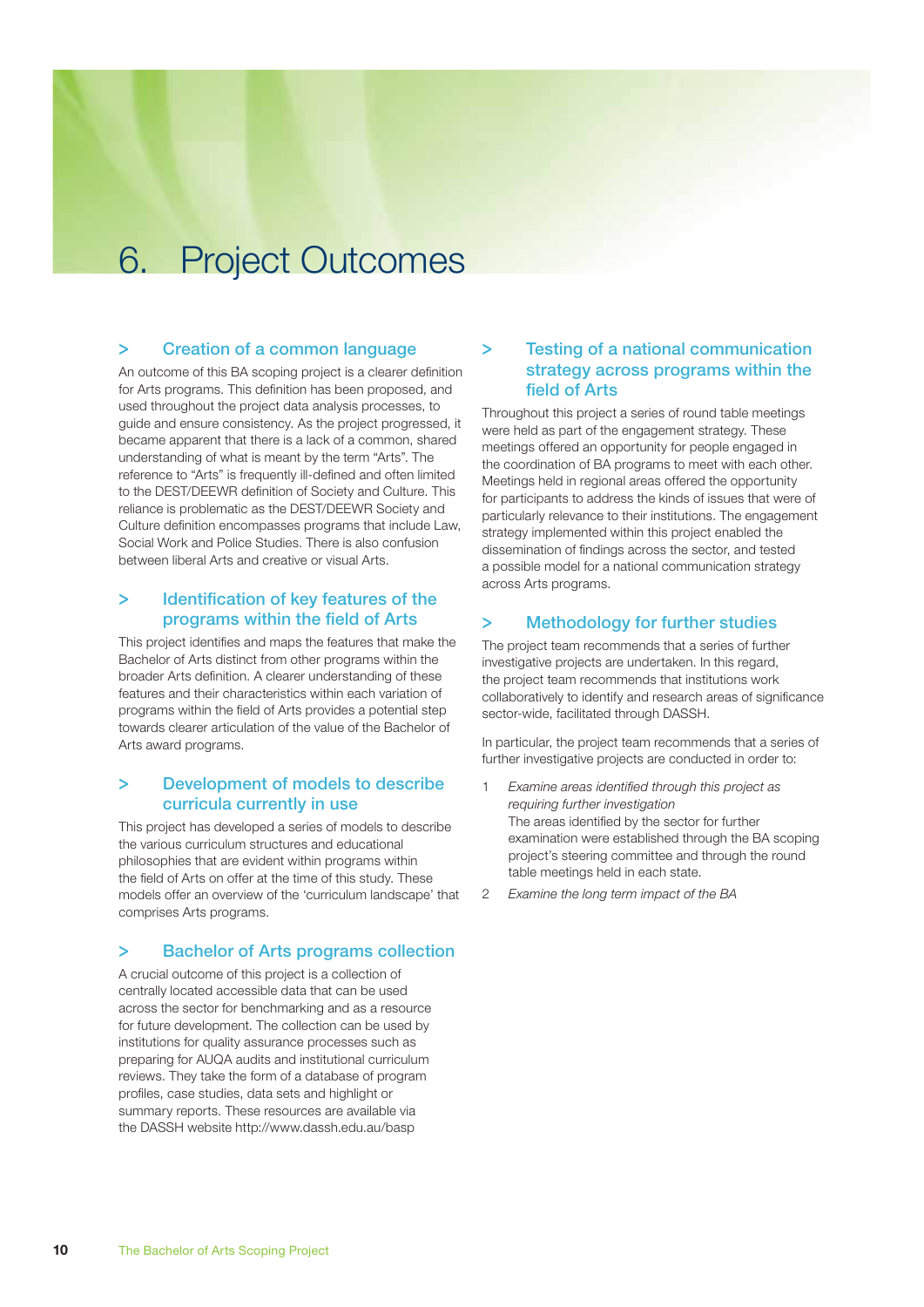# 7. Glossary and References

# **7.1 Glossary**

**Articulation:** The movement between areas of study, Academic Organization Units or institutions by a student.

**Capstone:** In-depth exploration of an area of the curriculum. Usually occurs in the final term of study and builds on previous learning.

**Community work integrated learning:** Placements formally arranged for students to engage within community organizations and volunteer groups.

**Credit points:** Number of points assigned to each unit of study that acts as an indicator of the amount of work required in that unit. Collective of credit points indicates successful completion of a program.

**DASSH:** Australasian Council of Deans of Arts, Social Sciences, and Humanities. DASSH represents the deans of Faculties of Arts, Social Sciences and Humanities in universities and higher education institutions across Australia and New Zealand. http://www.dassh.edu.au

**DEST:** Department of Education, Science and Training. Since the change in government in 2008, this federal government department is now known as DEEWR. Data sets informing this project were delivered under the DEST name, hence the use of this name as a cited source.

**Field of study:** A subject or discipline area; a branch of knowledge or learning. Majors have been collated to match to a field of study to provide a sense of a subject area in which a major is offered.

**Elective:** A unit counting towards the total credit points required toward a program but is not a specific program requirement.

**Entry score:** Required scores to gain entry to be able to participate in a program of study. Often set as a tertiary entrance score developed as a result from standardized exams at the end of secondary schooling.

**Exchange program:** An opportunity for domestic student to continue a portion of studies at a university other than the home institution. May include an exchange of a domestic student with an overseas student.

**ICT:** Information and Communication Technologies.

**Industry work integrated learning:** Placements formally arranged for students to engage within industry.

Level: Used in this profile to describe what has traditionally been conceived of as year of study. Findings from this project suggest that students do not necessarily complete a program within traditional 3 year blocks. Levels have been used instead of years to indicate a staged progression through a program.

**Major:** A group of units, typically in one or more related fields of study which are a specialisation within a program. A major denotes a concentration of a number of credit points in a specific subject. It does not necessarily imply an increasing level of complexity.

**Minor:** A secondary field of academic concentration or specialization with fewer credit points than a major. Sometimes called a sub-major. It does not necessarily imply an increasing level of complexity.

**Program:** Program is used in these documents to denote an integrated course of academic studies. It could include award programs, or programs of study that allow students to qualify to access postgraduate studies.

**Restricted field of study:** A field of study is restricted to certain students (e.g. some Dance majors require auditions; some majors require the student to be enrolled in a double program).

**Unit:** In keeping with the DEST definition, the term "unit" has been used to describe a subdivision of a course, subject, or program of study or training. Different institutions may refer to a unit as a course, subject, topic or module.

**Upper Level:** Academic concentration in a particular subject requiring some grounding or basic understanding. A primary field of study. Implies an increasing level of complexity through study.

# **7.2 References**

Kerssens-van Drongelen, I. (2001). The iterative theorybuilding process: rationale, principles and evaluation. *Management Decision, 39*(7), 503-512.

Pascoe, R., McIntyre, S., Ainley, J., & Williamson, J. (2003). *The Lettered Country*: Australian Universities Teaching Committee (AUTC).

Ruschemeyer, D., & Mahoney, J. (2003). *Comparative historical analysis in the social sciences*. Cambridge, U.K.; New York: Cambridge University Press.